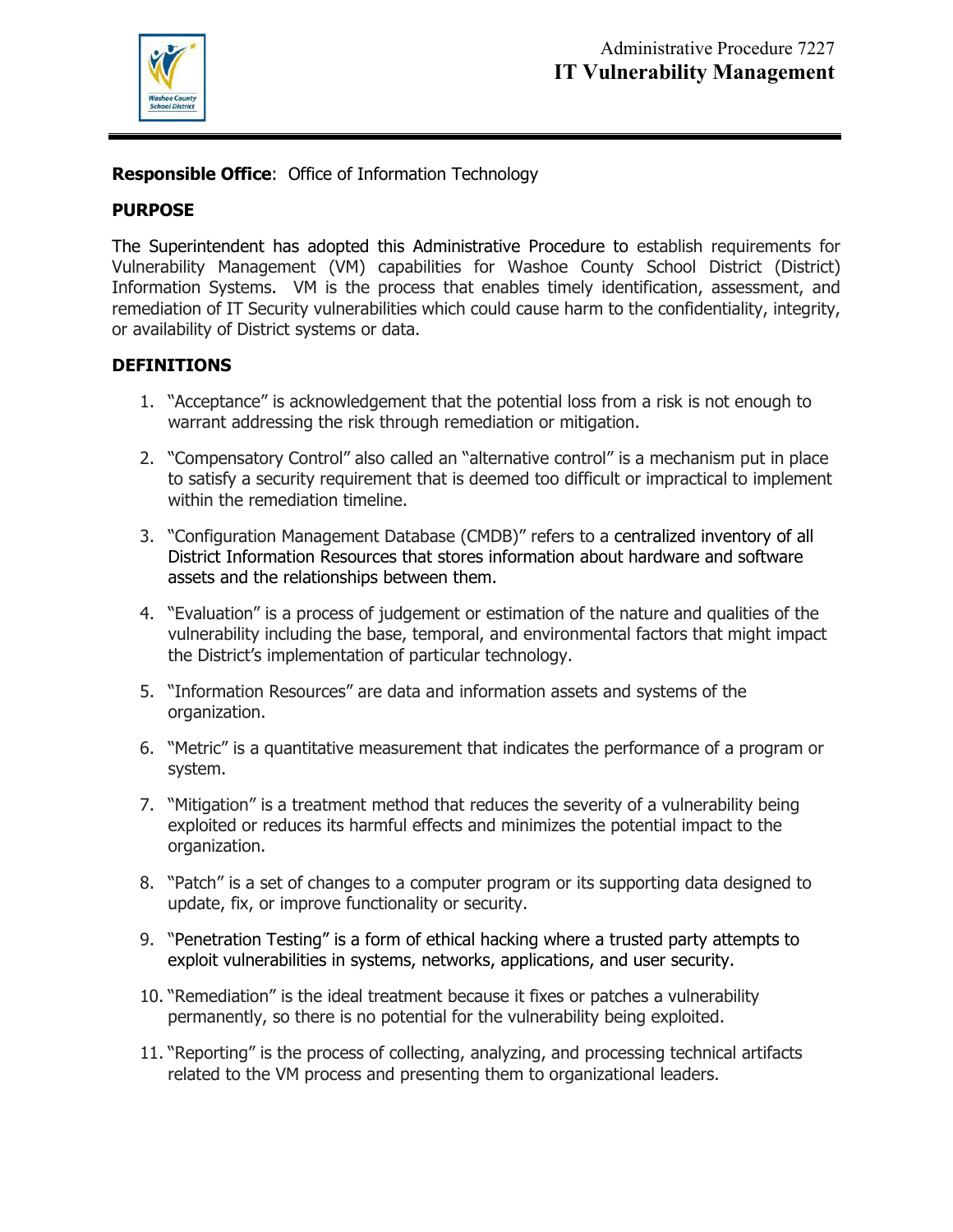- 12. "Risk" is a threat to business data or operations associated with the use, ownership, operation, involvement, influence, or adoption of IT within the District.
- 13."Vulnerability" means a weaknesses or flaw in design, system procedures, controls, implementation, or configuration that could be exploited to cause harm to the confidentiality, integrity, or availability of Information Resources.

# **PROCEDURE**

- 1. Roles and Responsibilities
	- a. Chief Information Officer (CIO)
		- i. Oversees the District's IT VM Program;
		- ii. Allocates shared resources based on business priorities;
		- iii. Reviews and processes Vulnerability Deferral Requests escalated by the IT Security Officer; and
		- iv. Reviews and processes IT Security requests to delegate vulnerability scanning or penetration testing authority to trusted third-parties.
	- b. Office of Information Technology
		- i. Designates organizational hardware and software standards; and
		- ii. Maintains the District Configuration Management Database (CMDB) which provides current and accurate reporting on all Information Resources and components.
	- c. System Administrator
		- i. Installs, manages, and maintains systems;
		- ii. Documents system technical requirements, components, and integrations;
		- iii. Implements patches and remediation actions; and
		- iv. Validates systems operation after performing vulnerability mitigations.
	- d. System Owner
		- i. Responsible for the business processes that associated IT assets support;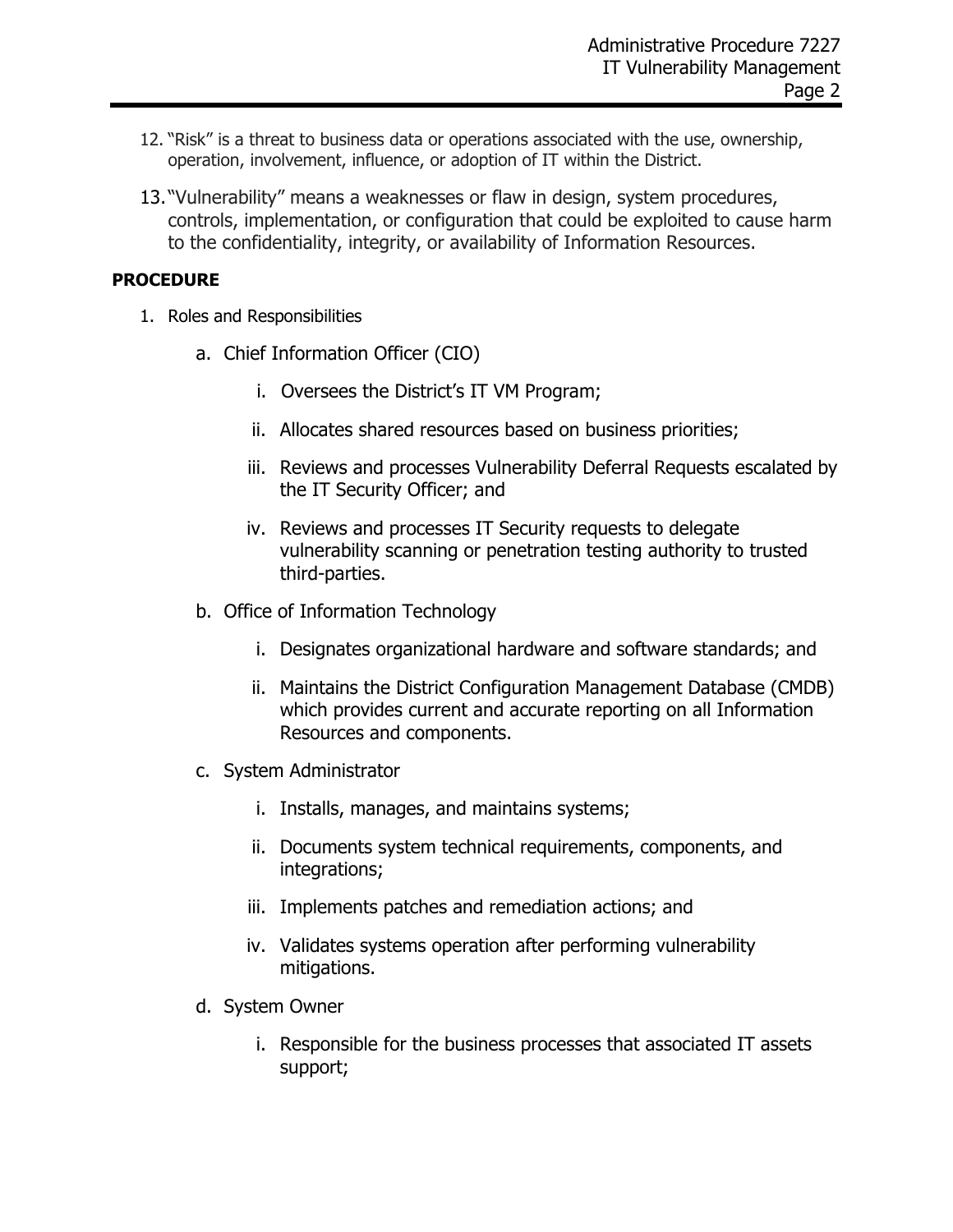- ii. Identifies criticality of assets and information processed by systems to aid in enterprise VM;
- iii. Coordinates with System Administrators and Users to minimize operational impacts when performing system changes; and
- iv. Requests Vulnerability Deferral Requests depending on operational impact of system patching, configuration change, or other mitigations.
- e. System Users
	- i. Verifies and report out-of-date patches or failures in automated processes and tools.
- f. IT Security Department
	- i. Identifies and assesses vulnerabilities through manual and automated scanning;
	- ii. Delegates authority to perform vulnerability scanning or penetration testing activities to approved third parties; and
	- iii. Reports on the effectiveness of the VM Program.
- g. IT Security Officer
	- i. Reviews and accepts, rejects, or escalates Vulnerability Deferral Requests; and
	- ii. Ensures that the VM Program is implemented as designed by providing guidance and resources to stakeholders.
- 2. Vulnerability Management
	- a. The District maintains an IT VM Program to methodically identify, evaluate, and address IT Security vulnerabilities.
	- b. All District Information Resources must be regularly evaluated for vulnerabilities including monthly scheduled scanning or manual review to identify known vulnerabilities.
	- c. Detected vulnerabilities must be addressed through the VM Procedure.
- 3. Vulnerability Management Procedure
	- a. The VM Procedure is a five-phase process including: Identification, Evaluation, Treatment, Verification, and Reporting.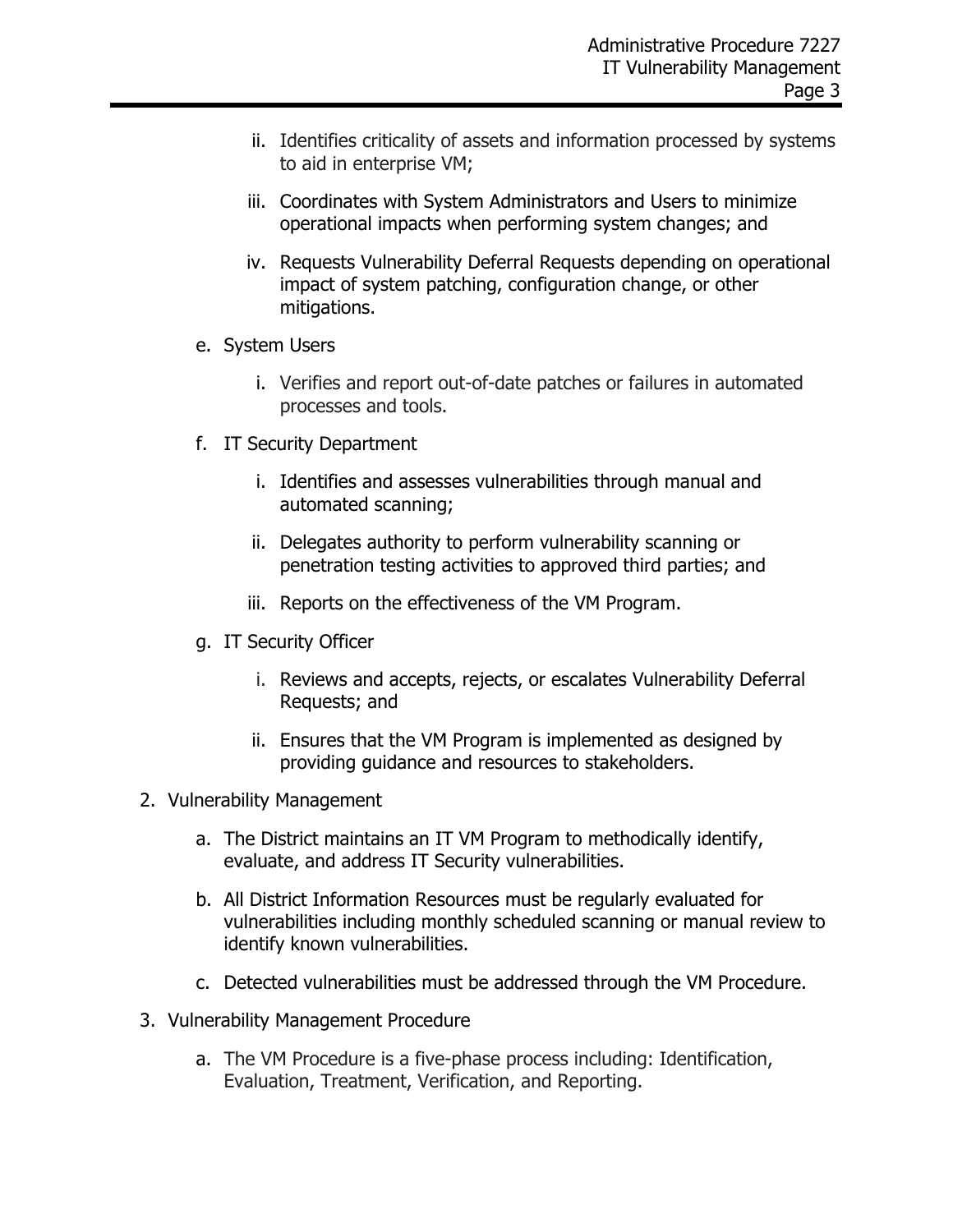- b. During the Identification phase, IT personnel identify enterprise assets connected to the District network and which vulnerabilities might impact the systems. Assets are added to the CMDB.
- c. During the Evaluation phase, District personnel will take steps to validate and confirm vulnerabilities and assign them a Risk Rating based on the Common Vulnerability Scoring System (CVSS), an industry-standard method of identifying and classifying vulnerabilities. The most severe vulnerabilities should be addressed first.
- d. During the Treatment Phase, the System Owners and supporting personnel must determine how to address discovered vulnerabilities. Treatment is the overall strategy for addressing vulnerabilities through remediation (fixing or patching), mitigation (modified operation or compensating control), or acceptance. Vulnerability treatments must be selected and implemented within the following timeframes:

| <b>WCSD Risk Category</b> | <b>WCSD CVSS Rating</b> | <b>Timeframe (from notification)</b> |
|---------------------------|-------------------------|--------------------------------------|
| Critical                  | 9.0 or higher           | $>15$ days                           |
| High                      | $7 - 8.9$               | $>30$ days                           |
| <b>Medium</b>             | $5 - 6.9$               | $>60$ days                           |
| LOW                       | 5 or less               | $>90$ days                           |

- e. During the Verification phase, the IT Security Department confirms that the vulnerability has been addressed. This may involve performing additional scanning activities to confirm that vulnerabilities have been appropriately identified, evaluated, and treated.
- f. During the Reporting phase, IT personnel update the District CMDB regarding new system baselines and generate reports on the strategy and efficacy of treatments performed. VM Exception Requirements.
- a. If a security patch or other mitigation cannot be implemented within the required timeframe due to operational requirements, the System Owner or Administrator may request an Exception (or vulnerability deferral) through the IT Security department.
- b. The System Owner or Administrator must provide the request in writing to the IT Security Department with an explanation of why the recommended fix cannot be implemented, whether this is a temporary or permanent exception, and any compensatory controls that will be implemented.
- c. The IT Security Officer may approve, deny, or escalate the request to the CIO depending on its merits. That decision will be relayed to the appropriate parties (including the requester) for follow-on action(s).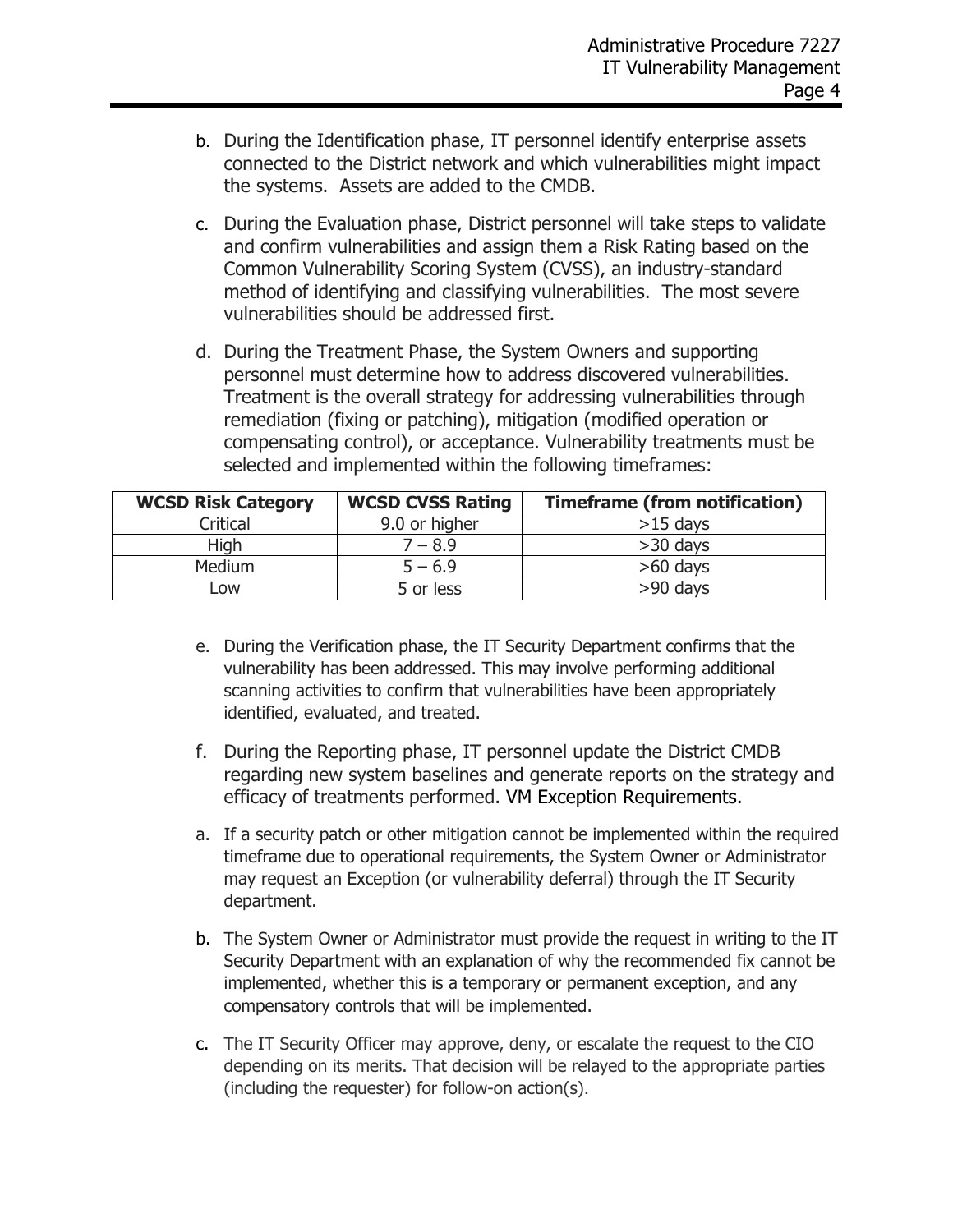- 5. Centralized Management
	- a. The Office of Information Technology centrally manages and performs VM implementation, operations, and procedures.
	- b. Centralized management ensures that VM efforts are adequately resourced, validated, and performed in a way that does not inadvertently introduce additional risks to District IT systems.
	- c. The Office of Information Technology must develop and maintain centralized resources supporting VM including:
		- i. A centralized inventory of all District Information Resources, commonly known as a Configuration Management Database (CMDB), that stores information about hardware and software assets and the relationships between them;
		- ii. A Vulnerability Scanning system that supports automated vulnerability scanning and identification. VM systems support the entire VM lifecycle including asset discovery, verification, reporting, and reassessment;
		- iii. Enterprise Patch Management capabilities that support identifying and deploying needed patches. Patch Management systems support bundling or sequencing as appropriate, validating patch integrity, and methodically deploying patches to Administratordesignated locations (i.e., phased deployments); and
		- iv. Shared Repositories that ensure that network resources are not overloaded during patch distribution and securely store associated backup activities.
- 6. Vulnerability Scanning and Penetration Testing
	- a. The IT Security Department is authorized to perform vulnerability scans of all devices connected to the District Network. Scans may be passive or active in nature and must be performed and documented at least quarterly or after any significant change to the network.
	- b. The IT Security Department may delegate authorization to perform limited scanning to third parties with the written approval of the CIO.
	- c. District personnel may not interfere with vulnerability scanning through unapproved obfuscation technologies or blocking connections to the enterprise vulnerability scanner.
	- d. In addition to conventional vulnerability scanning, Penetration Testing may be performed in defined, limited engagements.